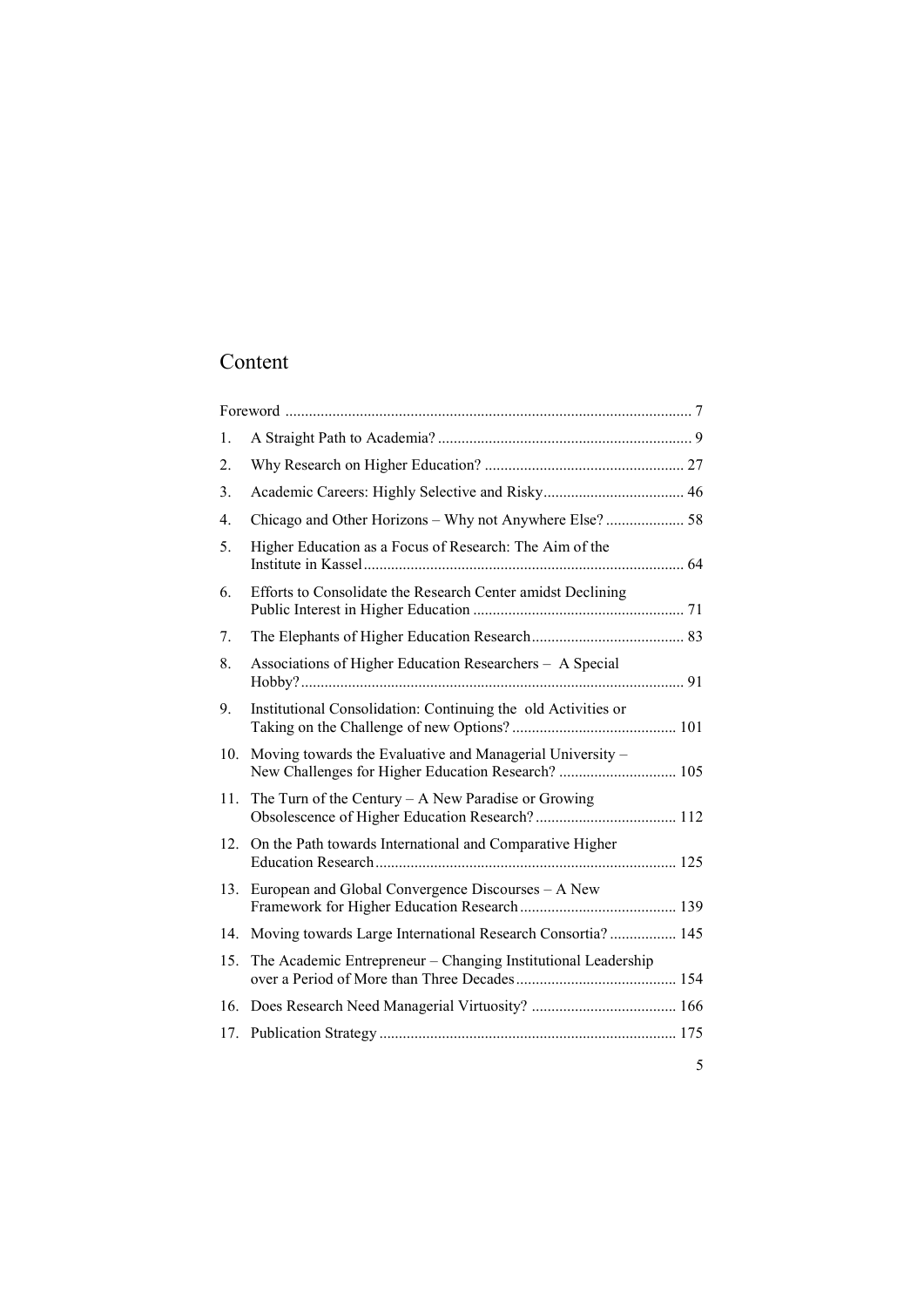|  | 18. Higher Education Research and Higher Education Practice: "To    |  |
|--|---------------------------------------------------------------------|--|
|  |                                                                     |  |
|  | 20. Professional Life and the Role Played by Partner and Family 196 |  |
|  | 21. The Status Passage out of Institutional Responsibility 201      |  |
|  |                                                                     |  |
|  |                                                                     |  |
|  |                                                                     |  |
|  |                                                                     |  |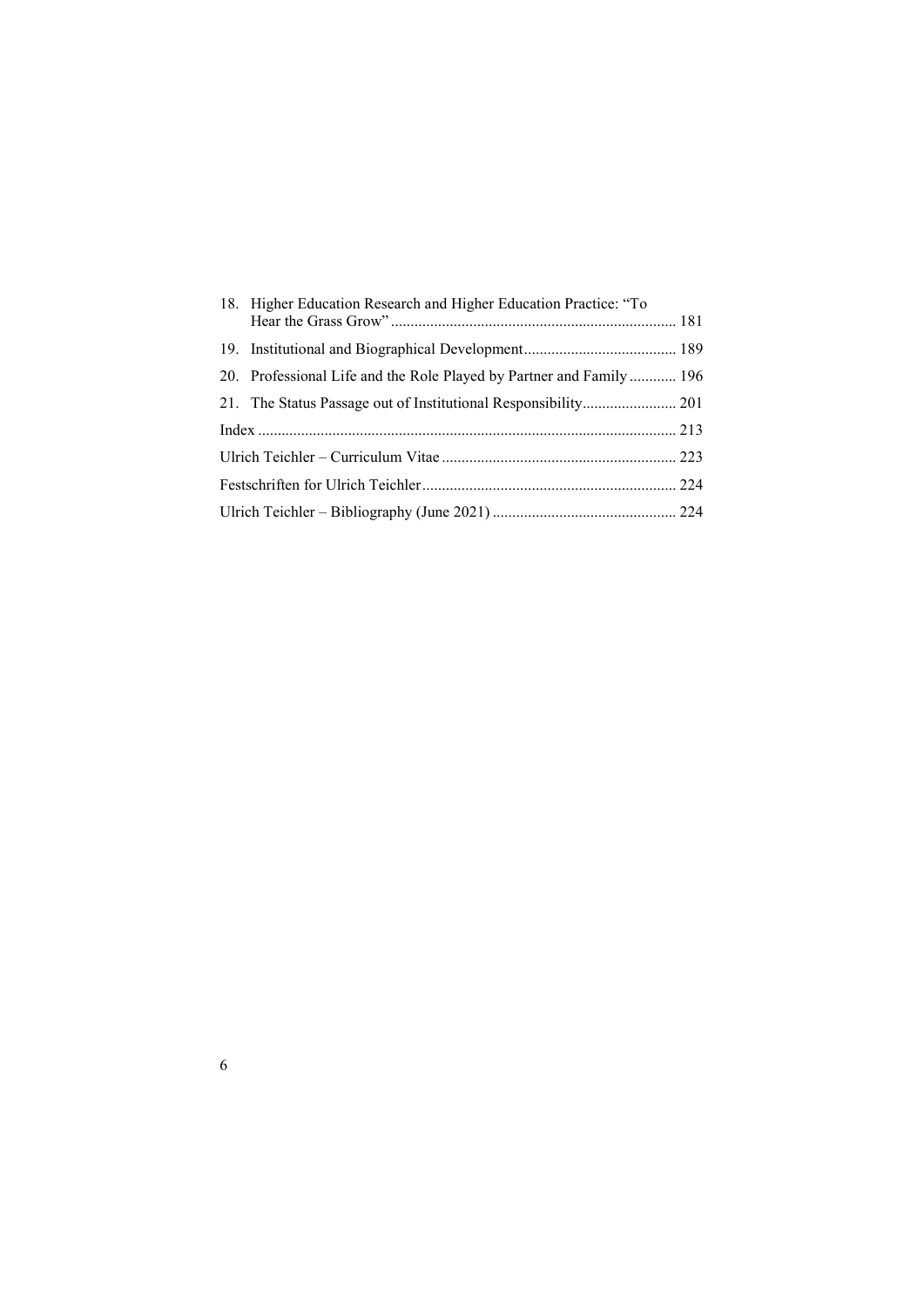# <span id="page-2-0"></span>1. A Straight Path to Academia?

#### *Ulrich, what kind of student were you?*

When I started to study, I perceived the university as a place of freedom, of exploration and of reflection – as an opportunity to find out what the world is really like. I can imagine that some people opted for higher education research with the intention of challenging something they dislike or at least consider questionable. This was not my way of thinking – at least not at the beginning. In my first year at university I was glad that I could now experience the university climate. Certainly, some features looked old fashioned. But only after I had really embarked on higher education research did I began to like combining critical analysis and considering improvements of higher education. Retrospectively, I believe that I did not enjoy university life from the outset so much because I liked learning and intellectual activities, but rather because I perceived it as contrasting with school, which I had hated.

I was a curious and hyper-active child. When I was about three years old, I often asked my mother what to do, because I felt so bored. She suggested that I count up to one thousand or had other ideas to keep me busy. When my parents sent me to a kindergarten, I came home and said that I do not want to go there anymore, because everything was so boring. My parents allowed me to give it up. On the first day in elementary school the teacher took me to the fourth grade to show the pupils there that I was already better than them in arithmetic – this was the first dramatic pedagogic mistake that I witnessed.

Obviously, as a son of a Lutheran minister and a mother who had been enrolled at university before she married, I was expected to be the best pupil in the village elementary school. But my mother coached me when I was in fourth grade to pass the entrance examination to the *Gymnasium* because she was convinced that we children in the village school learned less than pupils living in the town. My mother advised me not to go to the *Humanistische Gymnasium,* i.e. the most prestigious type of secondary education with an emphasis on Latin and ancient Greek and less on English, French, mathematics and the natural sciences, because I was more practical-minded than my older brother. I do not know whether she really meant it, or whether it was a trick, but sibling rivalry moved me to opt for Latin and ancient Greek.

# *Were you a good pupil?*

I was very good in math and science and just on a pass level in Latin and ancient Greek. I hated the majority of my teachers. In retrospect, I would say that the school philosophy was *per aspera ad astra*, but most teachers did their best to let us feel the *aspera*. Actually, only about a dozen out of roughly 70 pupils reached the *Abitur* after nine years, while others had to repeat grades or move to other less demanding school types. My older brother decided to provoke our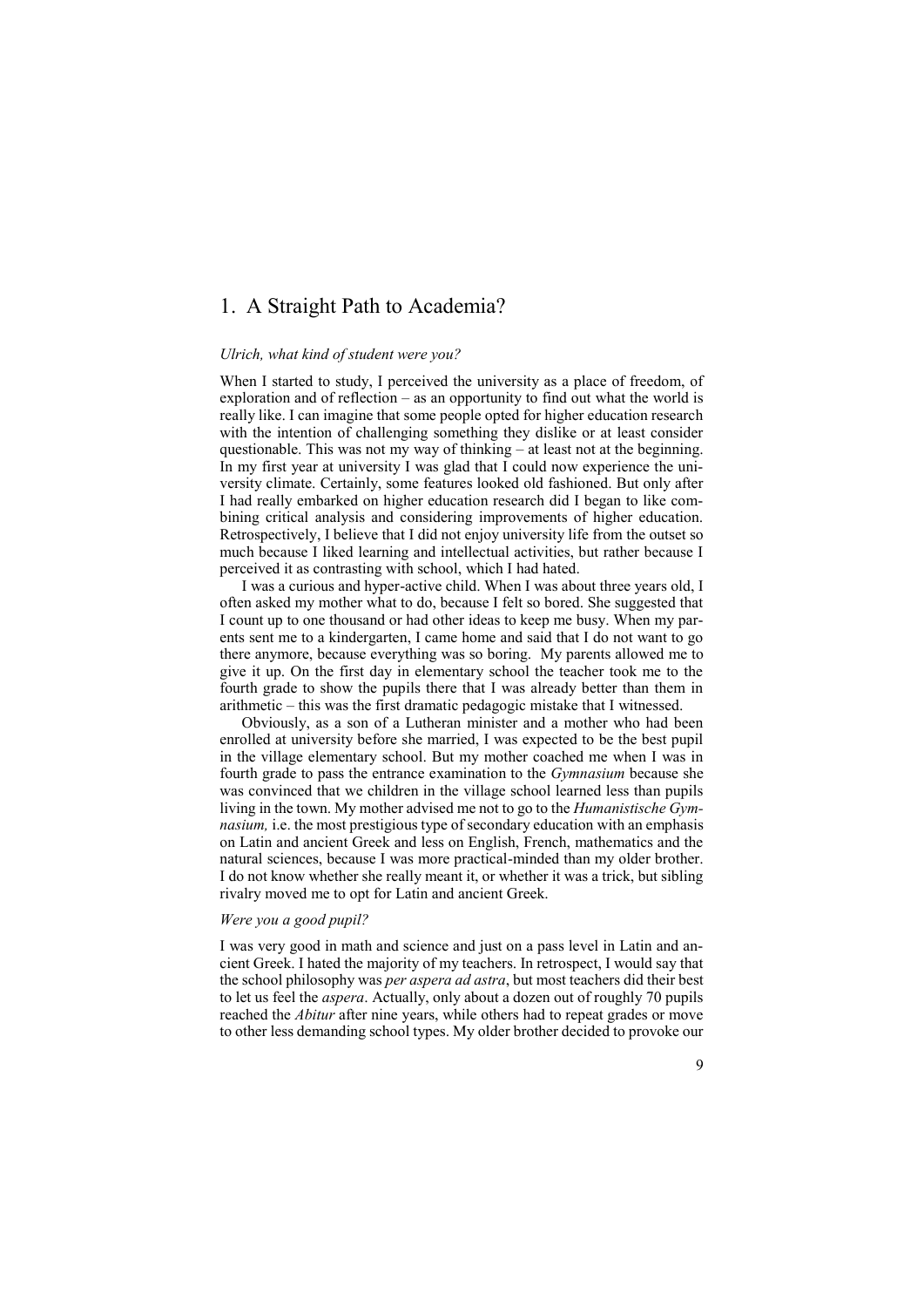teachers politically – almost half of them had been at Nazi boarding schools during the war. In contrast, I occasionally asked my mother to send a message to the school that I was sick  $-1$  just needed moments to forget school. My mother permitted me to forget school most afternoons and often woke me up at 5 o'clock in the morning and coached me in Latin and ancient Greek in order not to fail the exams.

I could only look back at my school in a slightly more relaxed way two decades later when I read a book written by an educational historian about the history of the German *Gymnasium*. My school, which was located in the town of Minden in North Rhine-Westphalia, was taken in this book as the prototypical case of a German *Gymnasium*. Additionally, I bought a thick book published on the occasion of the 450th anniversary of my school – one of the first non-church schools in Germany established in the wake of the Lutheran *Reformation*: Among others, I found an article written by one of my former teachers which I considered quite good.

# *How was your path to university? Were you supported in your choices and decisions by your parents?*

In retrospect, I can say that there was a cascade of crucial strategic decisions at the time of my transition from school to university. First, I decided that I was going to work enough during my degree to earn all my living and study expenses. Second, I refused to do mandatory military service and applied for recognition as a conscientious objector. Third, I opted for a field of study which is not clearly linked to any professional area. Fourth, I decided to go to Berlin – the lively city at the center of the Cold War. But there was not any clear strategic plan as regards studying.

Only later in life did I begin to ask myself whether these early key decisions had been influenced by my parents. When I shared my thoughts with them they discussed them with me in a friendly manner, and they did not seem to push me at all into certain directions. But the religious home environment might have had an impact: Whatever you do, strive for something meaningful. Don't cultivate your anger, but rather be ready to forgive. Do not be afraid of those in power. And possibly in contrast to my parents: Don't trust any single religion, philosophy, ideology or any single academic school.

We were six children at home and experienced quite a wild daily life. But my parents decided twice to travel only with me, and these two trips were unforgettable. When I was just ten years old, my parents took me with them to visit a Protestant minister in the Netherlands. This man had said earlier that he never wanted to see another German in his life, because he had experienced the enormous cruelties of the Nazis such as euthanasia of people with disabilities. Now I could see as a young boy how he and my parents cried together, prayed together and understood each other. As a child born during World War II, I certainly was affected subconsciously by the political circumstances of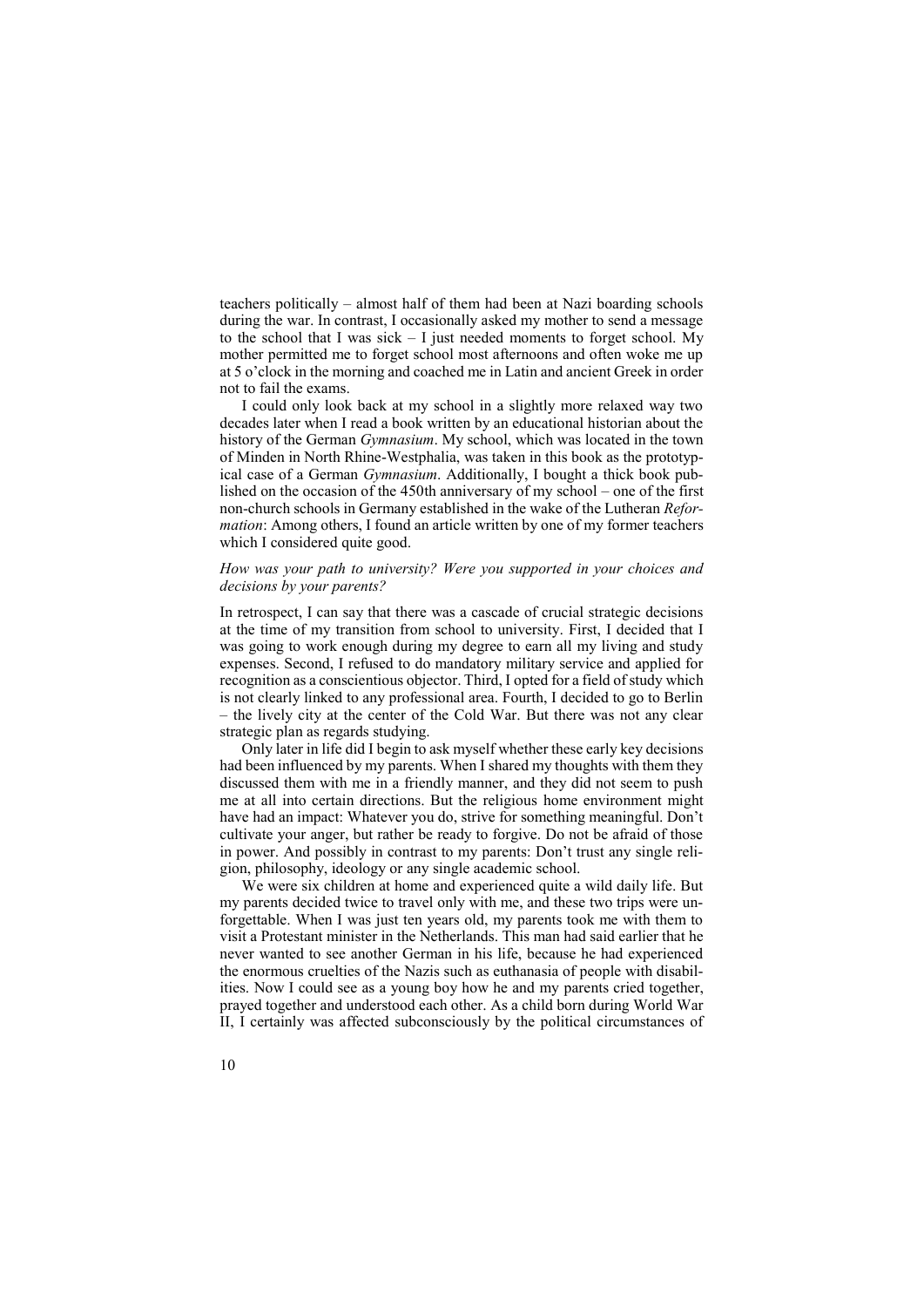that time. My earliest memory is an encounter just before the end of the war – I was only two and a half years old at that time. My mother was allowed to join wounded soldiers on a boat floating down the river Elbe towards the west, because she had tuberculosis. When Russian soldiers stopped the boat and began entering it, I smilingly ran to them and asked them to show me their guns; one of these soldiers presented an egg to me – a treasure at that time. I later heard that the soldiers were so happy with me that the women on the boat remained unharmed. Possibly that was a good start for me being interested in people from other countries and to avoid xenophobia.

When I was 16 years old, my parents took me to the home of one of the most powerful business tycoons in Germany, the Krupp CEO Berthold Beitz. He said to me that I, my brothers and my sister probably were not eligible for the German needs-based university scholarship, because my father's income might be too high for that but not high enough to fund all the costs which we were likely to incur as university students. As a consequence, my sister would possibly be persuaded not to study. In order to prevent that, he would offer me a fellowship from the Krupp company – under the condition that I work there for a few years after graduation. I decided not to accept this kind offer, but this led me to tell my parents that I would fund my university studies myself. In fact, I already started working during the vacations of my final school years and spent all the lecture-free period of my first year at university as a postman. I also funded the subsequent years of my degree myself. Working as a postman was a wonderful job. It did not drain my energy for studying, and I thought that I did not have to be worried if I dropped out of university – I could work the rest of my life as a postman.

# *Why did you select sociology as a field of study?*

I thought that my life might be too boring if my studies at university were already geared closely to future professional work. I wanted to find a field of study which (a) has nothing to do with the subjects taught in school and (b) does not lead directly to any prescribed professional area. Whoever I asked for suggestions either named philosophy or did not know any solution. I went to the public employment office for advice. They grilled and tested me and finally predicted that I could have a brilliant career if I became a mathematician. When I asked about likely employment opportunities after graduation, I was told that I could be a scholar in the successful case or a school teacher in the not so successful case. So mathematics was 'out' for me. My older brother Klaus eventually gave me an introductory book on sociology, and he told me that this discipline was a good combination of my social interests and my mathematical strength.

Selecting my field of study also affected my choice of university and the city. Sociology was a small field in the early 1960s – only offered as a major at three universities in three big cities in the Federal Republic of Germany at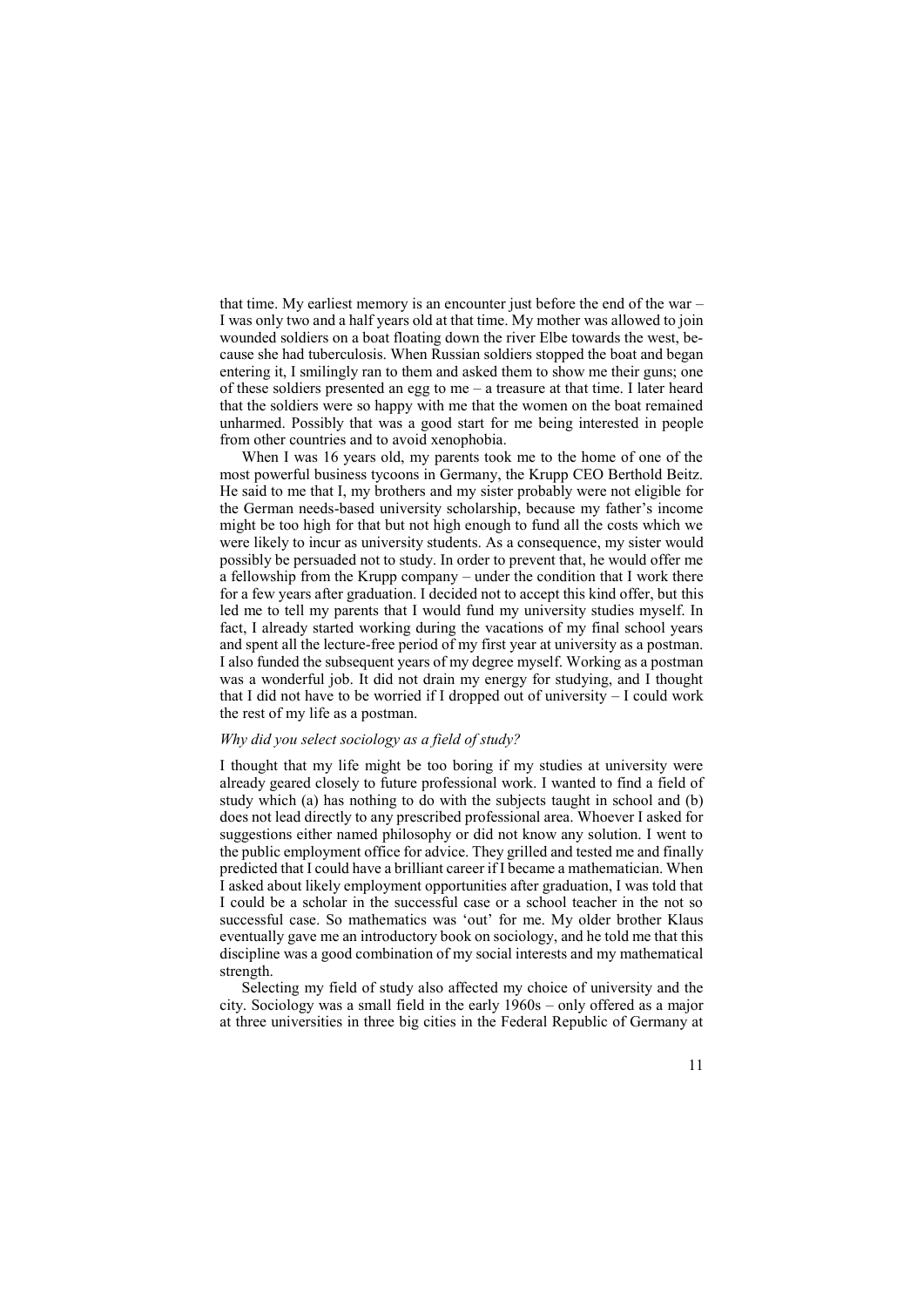that time. Only during my period of study did sociology become a popular field and expanded dramatically. I opted for Berlin which I considered to be a fascinating city – both a lively place and the 'capital of the Cold War'. As I already said, I belonged to the less than one percent of boys of my age who refused to go to the army and applied for recognition as a conscientious objector – this was in 1961, i.e. the year the Wall was built in Berlin. So when I arrived in Berlin, I joined pacifists who demonstrated against increasing armament during this time of cold war, and I experienced how the majority of Berliners hated us and shouted that we were traitors who should emigrate to the East.

# *Did university turn out to be the desired place of freedom?*

I was surprised to note that studying sociology – like most fields in the humanities and social sciences at that time – was hardly regulated at all. I had not expected that, even though I had heard in advance from my parents and my older brother that I could not expect to get advice from anybody at the university about what to do. I went into an office at the Free University of Berlin in order to register as a student, and I received two pages of instructions on the examination regulations for sociology. They stated that I was only required to pass two exams – in empirical research methods and in statistics – prior to the final examination process. I should register for the final processes whenever I felt ready – at the earliest after three years. The final examinations would comprise writing a thesis over a long period and thereafter having half a dozen written and oral examinations – three in sociology and three in minors from various areas of humanities or social sciences. Upon successful completion, I would be awarded a *Diplom* in sociology. Thereafter, I regularly bought the *Vorlesungsverzeichnis*, i.e. the book published prior to each semester, which informed about all the courses offered and all the academic staff of the university. I later found out that the names of the final exams and university degrees in Germany varied between subjects, but all first degrees at German universities up to almost the end of the  $20<sup>th</sup>$  century were considered to be equivalent to master degrees in Anglo-Saxon countries.

I found out as well that some students went to about ten courses each semester, but others only to very few courses. About half of the courses were lectures (*Vorlesungen*) without any exam and the other half seminars (*Seminare*) or exercises (*Übungen* or *Pro-Seminare*), where an oral presentation by the student was the most demanding basis for assessment, but written tests of other modes of assessment were customary as well. Even though one could start with the thesis and the subsequent exams at the beginning of the fourth year of study, most students did so one, two or more years later. It was also possible to go on up to a doctoral degree without this initial university degree.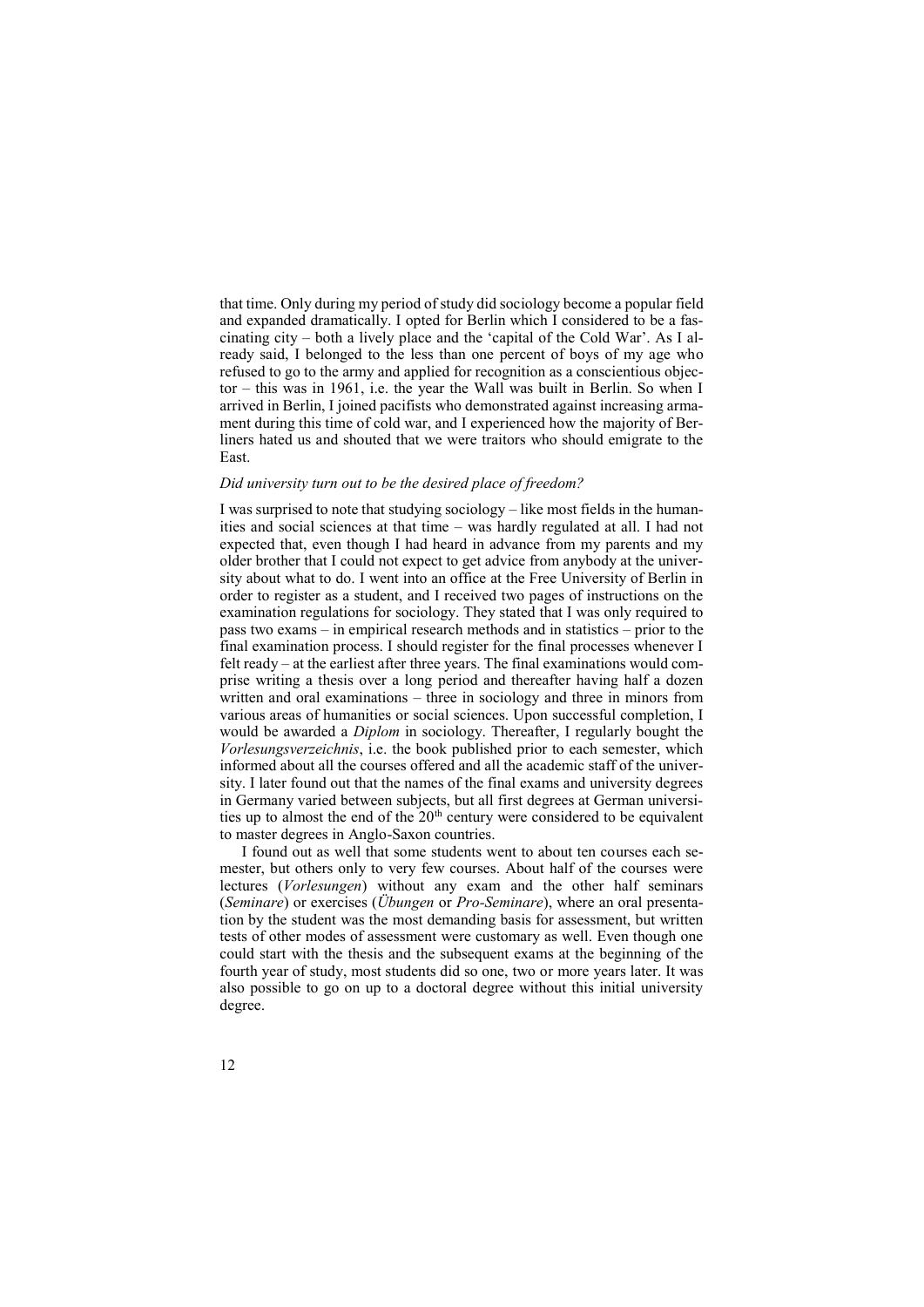In sum, there was more choice than I had thought, even though I had prior information from my family and even though I had travelled to three universities in my final year of school in order to smell the flavor of this cryptic organization university at that time. More highly structured study programs became customary only a few years after I had graduated.

During my first year at university, I only went to three or four courses each semester. As I had earlier not been very fond of reading books, I wanted to become a little more bookish. I bought about ten books by the reputed German sociologist Theodor Adorno – not easy to understand for a first-year student – and half a dozen books by the Irish writer Samuel Beckett. This combination might sound strange, but I came to the conclusion that Adorno's critical theory fits to the title of Beckett's most famous theater play: Waiting for Godot! I did not spend much time in cinemas, student clubs, bars, etc. But in one semester, two other students and I met weekly and spent the whole night playing cards. We wanted to find out whether the classes were interesting enough for us not to fall asleep, even though we had not slept the night before attending them.

Needless to say, I saw no problem in reserving the whole lecture-free period of my first year at university for my work as a postman in order to earn money. I even worked 200 hours more than necessary in order to purchase books freely rather than to rely on the university library.

# *How did you feel living in the metropolis Berlin – the endless streets of fivestory buildings?*

Certainly, Berlin (West) – the official name of the Western part of the divided city – was completely different from the village I came from as well as from the small town where I had attended the *Gymnasium*. In my final year at school, I had also visited a typical small 'university town' – Göttingen – and another big city – Hamburg – in order to see what student life was like there. But I do not regret the choice of Berlin.

I was glad that I could change my accommodation easily once or twice a year. I lived twice – like many students in Germany – in a single room let by a widow, for whom the whole flat had become too large and boring and who liked to have breakfast or occasionally a night cap with 'her' student. I also lived some time in a student dormitory, in a flat jointly rented by several students, in a small flat of my own, etc.

About once a month I visited East Berlin; it was possible to get a day-visa directly at the border. My aunt and her husband – both medical doctors – lived there and frequently invited me to go to museums, theater plays and concerts as well as to visit artists. As an expression of gratitude I often took the risk of smuggling strictly forbidden items – for example pharmaceutical products – to East Berlin. These short tours to East Berlin were not only combined with such